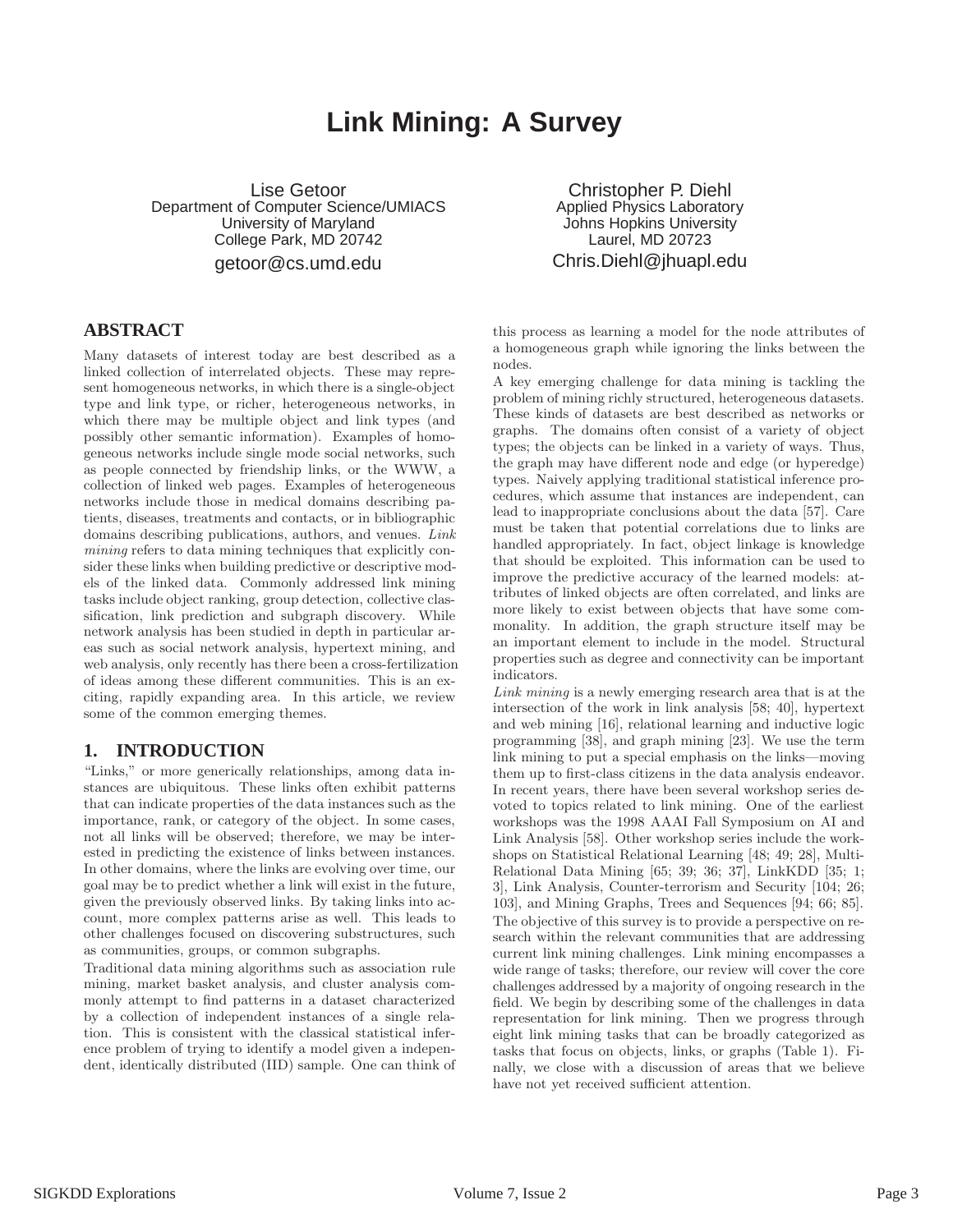Table 1: A taxonomy of common link mining tasks.

- 1. Object-Related Tasks
	- (a) Link-Based Object Ranking
	- (b) Link-Based Object Classification
	- (c) Object Clustering (Group Detection)
	- (d) Object Identification (Entity Resolution)
- 2. Link-Related Tasks
	- (a) Link Prediction
- 3. Graph-Related Tasks
	- (a) Subgraph Discovery
	- (b) Graph Classification
	- (c) Generative Models for Graphs

#### **2. DATA REPRESENTATION**

While data representation and feature selection are significant issues for traditional machine learning algorithms, data representation for linked data is even more complex. Consider a simple example from Singh et al. [101] of a social network describing actors and their participation in events. Such social networks are commonly called *affiliation net*works [112], and are easily represented by three tables representing the actors, the events, and the participation relationships. Even this simple structure can be represented as several distinct graphs. The most natural representation is a bipartite graph, with a set of actor nodes, a set of event nodes, and edges that represent an actor's participation in an event. Other representations may enable different insights and analysis. For example, we may construct a network in which the actors are nodes and edges correspond to actors who have participated in an event together. This representation allows us to perform a more actor-centric analysis. Alternatively, we may represent these relations as a graph in which the events are nodes, and events are linked if they have an actor in common. This representation may allow us to more easily see connections between events.

This flexibility in the representation of a graph arises from a basic graph representation duality. This duality is illustrated by the following simple example: Consider a data set represented as a simple  $G = (0, L)$ , where 0 is the set of objects (i.e., the nodes or vertices) and L is the set of links (i.e., the edges or hyperedges). The graph  $G(0, L)$  can be transformed into a new graph  $G'(\mathbf{0}', \mathbf{L}')$ , in which the links  $l_i$ ,  $l_j$  in G are objects in  $G'$  and there exists an link between  $o_i, o_j \in \mathbf{0}'$  if and only if  $l_i$  and  $l_j$  share an object in G. This basic graph duality illustrates one kind of simple data representation transformation. For graphs with multiple node and edge types, the number of possible transformations becomes immense. Typically, these reformulations are not considered as part of the link mining process. However, the representation chosen can have a significant impact on the quality of the statistical inferences that can be made. Therefore, the choice of an appropriate representation is actually an important issue in effective link mining, and is often more complex than in the case where we have IID data instances. In the following sections, we will assume

that a data representation has been selected, that the designation of the objects or nodes in the graph has been made, and that the links or edges in the graph have been defined. However, when applying link mining to real world domains, one should not underestimate the effort required in choosing an appropriate representation.

## **3. LINK-BASED OBJECT RANKING**

Perhaps the most well known link mining task is that of link-based object ranking (LBR), which is a primary focus of the link analysis community. The objective of LBR is to exploit the link structure of a graph to order or prioritize the set of objects within the graph. Much of this research focuses on graphs with a single object type and a single link type.

In the context of web information retrieval, the PageRank [91] and HITS [64] algorithms are the most notable approaches to LBR. PageRank models web surfing as a random walk where the surfer randomly selects and follows links and occasionally jumps to a new web page to start another traversal of the link structure. The rank of a given web page in this context is the fraction of time that the random web surfer would spend at the page if the random process were iterated ad infinitum. This can be determined by computing the steady-state distribution of the random process.

HITS assumes a slightly more complex process, modeling the web as being composed of two types of web pages: hubs and authorities. Hubs are web pages that link to many authoritative pages. Authorities are web pages that are linked to by many hubs. Each page in the web is assigned hub and authority scores. These scores are computed by an iterative algorithm that updates the scores of a page based on the scores of pages in its immediate neighborhood. This approach bears a relation to PageRank with two separate random walks—one with hub transitions and one with authority transitions—on a corresponding bipartite graph of hubs and authorities [73; 95; 84]. The hub and authority scores are the steady-state distributions of the respective random processes.

Since the introduction of PageRank and HITS, a number of algorithms have been proposed that are variations on these basic themes. Bharat and Henzinger [8] and Chakrabarti et al. [17] propose modifications to HITS that exploit web page content to weight pages and links based on relevance. Ng et al. [83; 84] analyze the stability of PageRank and HITS to small perturbations in the link structure and present modifications to HITS that yield more stable rankings. Haveliwala [51] and Jeh and Widom [56] propose topic-sensitive PageRank algorithms that identify topically authoritative web pages efficiently at query time. Ding et al. [29] proposes a unified framework encompassing both PageRank and HITS and presents several new ranking algorithms within this algorithm class with closed-form solutions. Cohn and Chang [20] introduce a probabilistic analogue to HITS based on probabilistic latent semantic indexing, where the model attempts to explain the link structure in terms of a small set of latent factors. Cohn and Hofmann [21] and Richardson and Domingos [98] present probabilistic models inspired by HITS and PageRank, respectively, that incorporate both content and link structure.

In the domain of social network analysis (SNA), LBR is a core analysis task. The objective is to rank order individu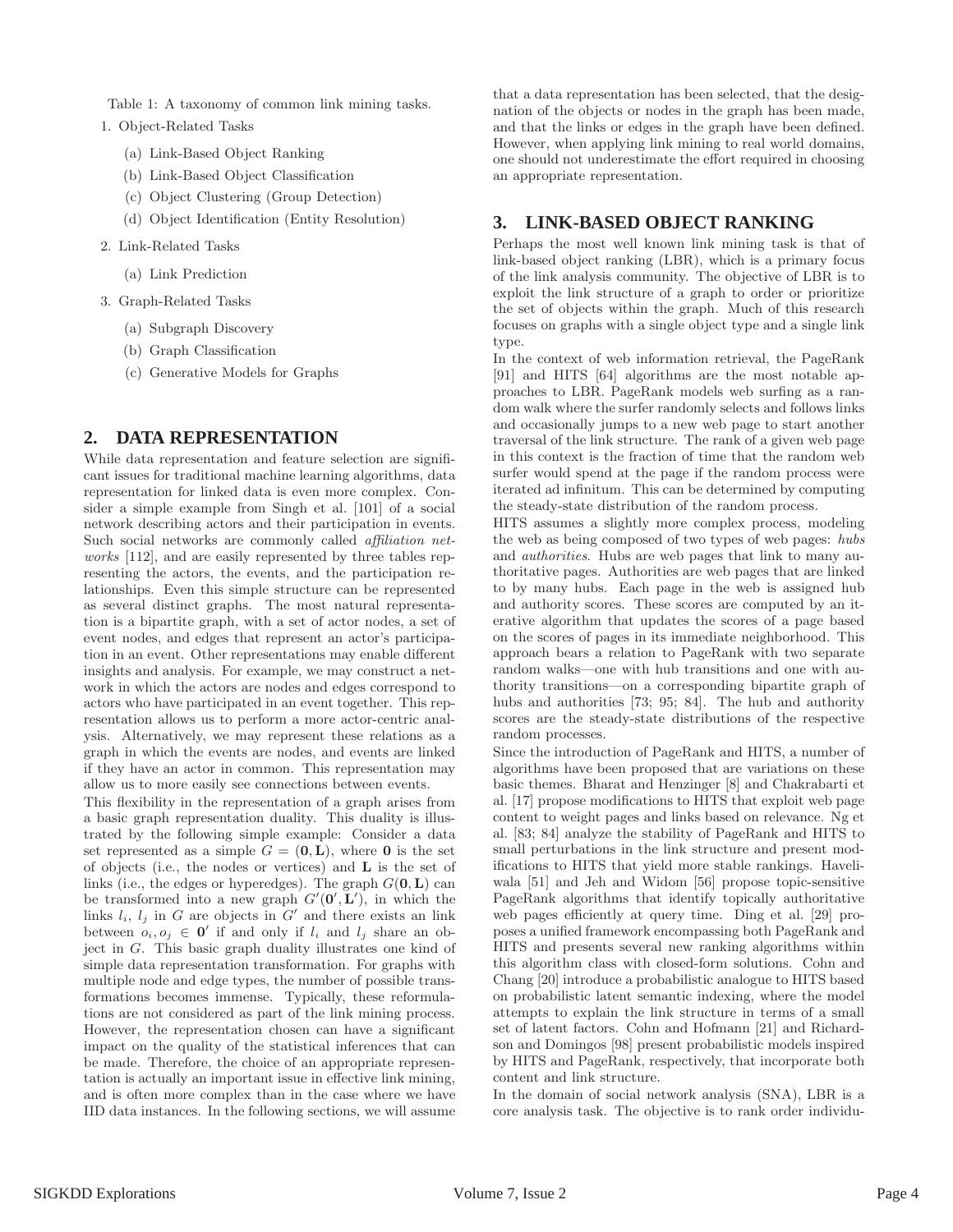als in a given social network in terms of a measure of their importance, referred to as centrality. Measures of centrality have been the subject of research in the SNA community for decades [112]. These measures characterize some aspect of the local or global network structure as seen from a given individual's position in the network. They range in complexity from local measures such as degree centrality [43], which is simply the vertex degree, to global measures such as eigenvector/power centrality [12], which use spectral methods to characterize the importance of individuals based on their connectedness to other important individuals.

In the above work, the common goal is a global ranking of objects in a static graph produced using a specified measure. Notable variations from this theme include approaches that rank objects relative to one or more relevant objects in the graph [55; 114; 105] and methods that rank objects over time in dynamic graphs [89; 88]. Jeh and Widom [55] propose a metric for assessing the similarity of two objects based on the degree to which they link to similar objects. The similarity between two objects in a directed or bipartite graph is computed using a random walk formulation. Sun et al. [105] in this issue propose a related object ranking approach for relevance search and anomaly detection that combines random walks and graph partitioning to improve scalability. White and Smyth [114] define and evaluate a host of metrics to compute the similarity between a given object and one or more reference objects in a graph.

Ranking objects in dynamic graphs that capture event data such as email, telephone calls, or publications introduces new challenges. In contrast to ranking methods for static settings that produce a single rank, the goal is to track the changes in object rank over time as new events unfold. Static ranking methods can be applied to aggregated event data over various time intervals, but this aggregation removes the time ordering of events, and the sparse link structure over a given time interval limits the utility of the resulting ranks. O'Madadhain and Smyth [89] and O'Madadhain et al.[88] in this issue propose a series of desired algorithmic properties for dynamic object ranking, discuss the limitations of notable static ranking algorithms, and introduce a ranking algorithm based on potential flow that satisfies the specified requirements.

#### **4. LINK-BASEDOBJECT CLASSIFICATION**

Traditional machine learning has focused on the classification of data consisting of identically structured objects that are typically assumed to be IID. Many real-world datasets, however, lack this homogeneity of structure. In the linkbased object classification (LBC) problem, a data graph  $G = (0, L)$  is composed of a set objects 0 connected to each other via a set of links L. The task is to label the members of 0 from a finite set of categorical values. The discerning feature of LBC that makes it different from traditional classification is that in many cases, the labels of related objects tend to be correlated. The challenge is to design algorithms for collective classification that exploit such correlations and jointly infer the categorical values associated with the objects in the graph.

LBC has received considerable attention recently. Chakrabarti et al. [18] consider the problem of classifying related news items in the Reuters dataset. They were among the first to notice that exploiting class labels of related objects aids classification, whereas exploiting features of related objects can actually harm classification accuracy. Oh et al. [87] report similar results on a collection of encyclopedia articles: simply incorporating words from neighboring documents was not helpful, while making use of the predicted class of neighboring documents was helpful. Lafferty et al. [71] introduce conditional random fields (CRF), which extend traditional maximum entropy models for LBC in the restricted case where the data graphs are chains. Taskar et al. [107] extend Lafferty et al.'s approach [71] to the case where the data graphs are arbitrary graphs. Neville and Jensen [80] propose simple LBC algorithms to classify corporate datasets with rich schemas that produce graphs with heterogeneous objects, each with its own distinct set of features. Lu and Getoor [76] extend simple machine learning classifiers to perform LBC by introducing new features that measure the distribution of class labels in the Markov blanket of the object to be classified. In addition to the machine learning community, the computer vision and natural language communities have also studied the LBC problem. Rosenfeld et al. [99] proposed relaxation labeling, an inference algorithm later used by Chakrabarti et al. [18] to perform link-based classification. Hummel and Zucker [53] present one of many approaches for exploring relaxation labeling theoretically. Lafferty et al. [71] proposed CRFs for use in part-of-speech tagging, a task in natural language processing.

# **5. GROUP DETECTION**

A third object-centric task is group detection. The goal of group detection is to cluster the nodes in the graph into groups that share common characteristics. A range of techniques have been presented in various communities to address this general problem. In recent years, a central challenge has been to develop scalable methods that can exploit increasingly complex graphs to aid the knowledge discovery process.

Consider first the case where the graph contains objects and links of a single type, without attributes. Many of the techniques for identifying groups in this scenario can be classified as either agglomerative or divisive clustering methods. The task of blockmodeling of social network analysis (SNA) involves partitioning social networks into sets of individuals, called positions, that exhibit similar sets of links to others in the network [112]. A similarity measure is defined between link sets and agglomerative clustering is used to identify the positions. Spectral graph partitioning methods address the group detection problem by identifying an approximately minimal set of links to remove from the graph to achieve a given number of groups [82; 30]. In a related vein, Gibson et al. [50] have shown that the dominant eigenvectors of the HITS authority matrix provide a natural decomposition of web community structure. Other recent approaches for group detection use a measure of edge betweenness, derived from Freeman's notion of betweenness centrality [43], to identify links connecting groups [109]. Links with high edge betweenness are incrementally removed to partition the graph.

In contrast to the above methods, where group assignments are deterministic, a number of approaches for group detection have been introduced that are based on the concept of stochastic blockmodeling from SNA. In stochastic blockmod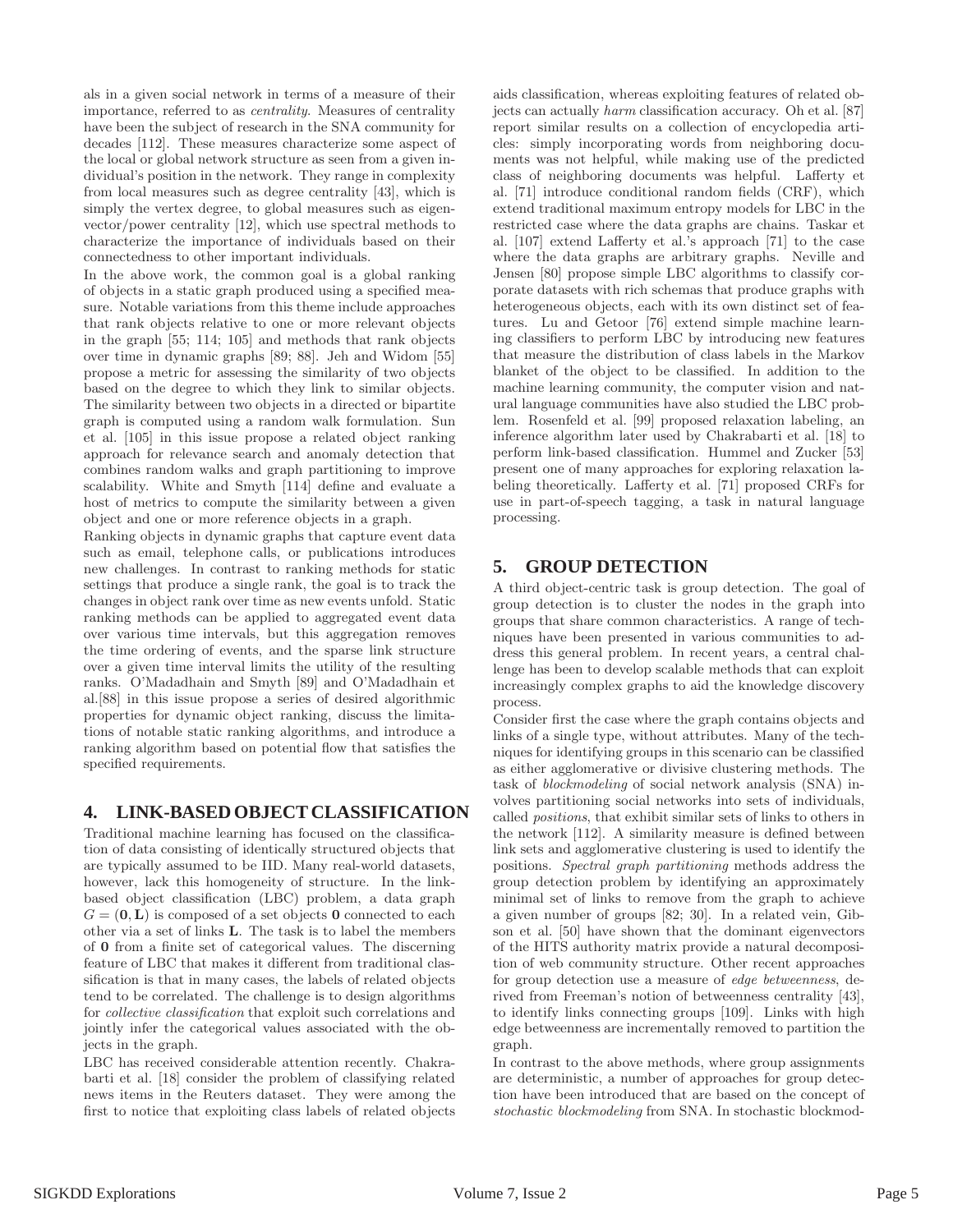eling, the observed social network is assumed to be a realization from a pair-dependent stochastic blockmodel [112; 86]. Positions for the individuals in the network are treated as IID random variables, and relational links of a given type between two individuals are random variables dependent solely on the positions of the individuals they link. Nowicki and Snijders [86] propose a general stochastic blockmodelling approach admitting directed, valued relations and an arbitrary number of positions. Gibbs sampling is used to infer the posterior distribution for positions. Kemp et al. [61] remove the need to specify the number of positions a priori; instead, the number of positions is inferred directly from the data. Wolfe and Jensen [115] extend the general stochastic blockmodelling approach by allowing an individual to have multiple position types; this provides the flexibility to model multiple roles that an individual may have in different contexts.

To address group detection challenges in the intelligence and law enforcement domains, methods are needed that can exploit volumes of multi-relational data to detect indicators of collaboration. Several recent efforts have proposed methods to address such challenges. Adibi et al. [2] propose a hybrid approach that initially posits potential groups using knowledge-based reasoning techniques and then augments these hypotheses with additional candidates based on observed interactions that indicate likely association. Kubica et al. [69] presents a generative model for multi-type link generation given group membership and individual attribute information. Maximum likelihood estimation is used to identify the most likely chart mapping individuals to their respective group memberships. In later work Kubica et al. [68] introduce a scalable version of this approach that uses a method similar to k-means clustering to significantly accelerate group discovery, while retaining the underlying generative model. Most recently, Wang et al. [110] propose a generalization of the general stochastic blockmodelling approach that allows joint inference of groups and topics based on observed relationships and their textual attributes. Such a model provides a mechanism to connect an observed relationship with its underlying context.

# **6. ENTITY RESOLUTION**

The final object-centric task is entity resolution, which involves identifying the set of objects in a domain. The goal of entity resolution is to determine which references in the data refer to the same real-world entity. Examples of this problem arise in databases (deduplication, data integration), natural language processing (co-reference resolution, object consolidation), personal information management, and other fields. The problem has been defined with many variations; in the most general form, neither the domain entities nor the number of such entities is assumed to be known. Traditionally, entity resolution has been viewed as a pair-wise resolution problem, where each pair of references is independently resolved as being co-referent or otherwise, depending on the similarity of their attributes. Recently, there has been significant interest in the use of links for improved entity resolution. The central idea is to consider, in addition to the attributes of the references to be resolved, the other references to which these are linked. These links may be, for example, co-author links between author references in bibliographic data, hierarchical links between spatial references in geo-spatial data, or co-occurrence links between name references in natural language documents.

The use of links for resolution was first explored in databases. Ananthakrishna et al. [6] introduce a method for deduplication using links in data warehouse applications where there is a dimensional hierarchy over the link relations. More recently, Kalashnikov et al. [59] enhance feature-based similarity between an ambiguous reference and the many entity choices for it with linkage analysis between the entities, such as affiliation and co-authorship. However, while these approaches consider links for entity resolution, only the attributes of linked references are considered and different resolution decisions are still taken independently.

In contrast, collective entity resolution approaches have also been proposed in databases [9; 34], where one resolution decision affects another if they are linked. Bhattacharya and Getoor [9; 10] propose different measures for linkage similarity in graphs and show how these can be combined with attribute similarity for collective entity resolution in collaboration graphs. Dong et al. [34] collectively resolve entities of multiple types by propagating evidence over links in a dependency graph.

In machine learning, probabilistic models that take into account interaction between different entity resolution decisions have been proposed for named entity recognition in natural language processing and for citation matching. Li et al. [74] address the problem of disambiguating "entity mentions," potentially of multiple types, in the context of unstructured textual documents. Parag et al. [102] use the idea of merging evidence to allow the flow of reasoning between linked pair-wise decisions over multiple entity types. In addition, models have been proposed that explicitly consider links among references for collective resolution [92; 11; 25]. Pasula et al. [92] propose a generic probabilistic relational model framework for the citation matching problem. Culotta and McCallum [25] construct a conditional random field model of deduplication that captures linked dependencies between references of multiple types. Bhattacharya et al. [11] adapt the Latent Dirichlet model for documents and topics and extend it to propose a generative group model for unsupervised collective entity resolution.

# **7. LINK PREDICTION**

We next turn to edge-related tasks. Link prediction is the problem of predicting the existence of a link between two entities, based on attributes of the objects and other observed links. Examples include predicting links among actors in social networks, such as predicting friendships; predicting the participation of actors in events [88], such as email, telephone calls and co-authorship; and predicting semantic relationships such as "advisor-of" based on web page links and content [24; 108]. Most often, some links are observed, and one is attempting to predict unobserved links, or there is a temporal aspect: a snapshot of the set of links at time  $t$  is given and the goal is to predict the links at time  $t + 1$ .

This problem is often viewed as a simple binary classification problem: for any two potentially linked objects  $o_i$  and  $o_i$ , predict whether  $l_{ij}$  is 1 or 0. One approach is to make this prediction entirely based on structural properties of the network. Liben-Nowell and Kleinberg [75] present a survey of predictors based on different graph proximity measures. Other approaches make use of attribute information for link prediction. Popescul et al. [93] introduce a structured logistic regression model that can make use of relational features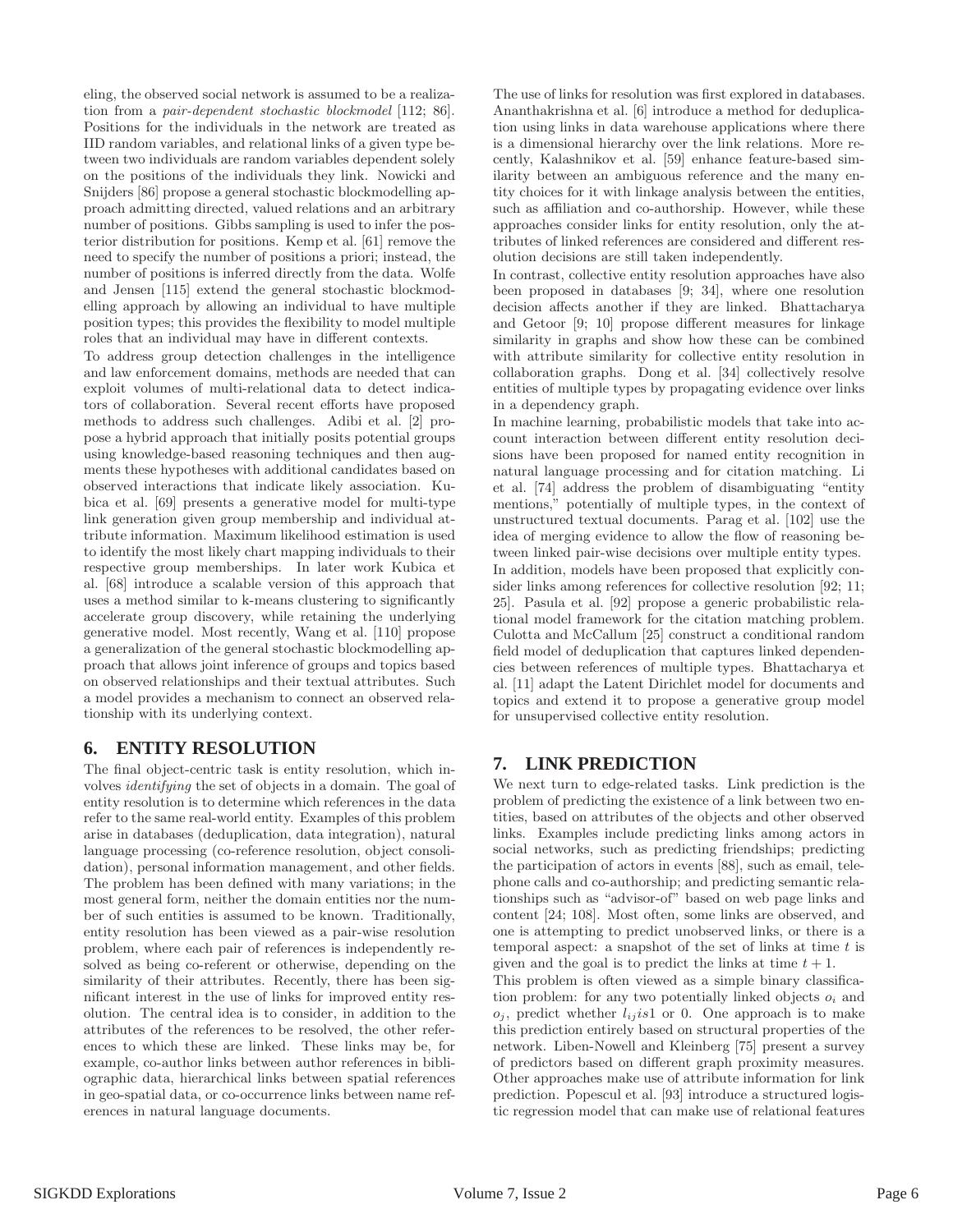to predict the existence of links. The relational features are defined via database queries; the authors show how to search over the space of relational features. O'Madadhain et al. [88; 90] construct local conditional probability models, based on attribute and structural features.

Link prediction is hard because most interesting linked data sets are sparse. As pointed out by many researchers [46; 88; 97], one of the difficulties in building statistical models for edge prediction is that the prior probability of a link is typically quite small. This causes difficulty both in model evaluation and, more importantly, in quantifying the level of confidence in the predictions. Rattigan and Jensen [97] in this issue discuss some of these challenges.

One way to improve the quality of the predictions is to make the predictions collectively. A number of approaches define a single probabilistic model over the entire link graph, labels, and edges. These joint models of network structure are often based on models such as Markov random fields [19]. In the simplest case, where there is a set of objects O, with attributes  $X$ , and edges  $E$  among the objects, the MRF models a joint distribution over the set of edges  $E$ ,  $P(E)$ , or a distribution conditioned on the attributes of the nodes,  $P(E|X)$ . Richer models, based on relational representations, are possible, such as Relational Markov Networks [108] and, more recently, Markov Logic Networks [33]. Models based on directed graphical models are also possible. Getoor et al. [47] describe several approaches for handling link uncertainty in probabilistic relational models.

A discerning feature of these latter approaches is that they perform probabilistic inference to make inferences about the links. This allows them to capture the correlations among the links. They can also be used for other tasks, such as linkbased classification. Ideally this makes for more accurate predictions. However, model-based probabilistic approaches have a computational price: exact inference is generally intractable, so approximate inference techniques are necessary.

#### **8. SUBGRAPH DISCOVERY**

An area of data mining that is related to link mining is the work on subgraph discovery. This work attempts to find interesting or commonly occurring subgraphs in a set of graphs. Discovery of these patterns may be the sole purpose of the systems, or the discovered patterns may be used for graph classification (Section 9).

One line of work attempts to find frequent subgraphs [54; 70; 116]. Many of these approaches exploit the Apriori property [4] from frequent item set mining. Typically, there is a candidate generation phase followed by a matching phase. Naive matching requires a subgraph isomorphism test, so efficient algorithms are needed here as well. Inokuchi et al. [54] describe AGM, an Apriori-based algorithm that finds all induced subgraphs in a graph database satisfying a minimum support. Kuromachi et al. [70] improve on AGM by using an adjacency representation of the graph data and describing new optimizations to candidate substructure generation. Yan et al. [116] describe gSpan, which avoids the cost of candidate generation by first mapping each graph to a depth-first search code and lexicographically ordering these codes, then performing DFS on the search tree defined by this lexicographic ordering.

Other approaches come from the inductive logic programming (ILP) community [79; 72]. One early success was the

work of Dehaspe et al. [27], who applied techniques from inductive logic programming to finding frequent patterns in a toxicology domain.

Another line of work focuses on efficient subgraph generation and compression-based heuristic search [22; 78]. Subdue [22], the earliest work in this area, uses an MDL-based heuristic to guide the search for subgraphs. Subdue has been used for both subgraph discovery and graph classification [23]. As another example, Graph-Based Induction (GBI) compresses the input graph by chunking the vertex pairs that appear frequently [117]. Both of these approaches use a greedy local approach in their search for frequent substructures. Ketkar et al. [62] compare these approaches to ILP approaches.

## **9. GRAPH CLASSIFICATION**

Unlike link-based object classification, which attempts to label nodes in a graph, graph classification is a supervised learning problem in which the goal is to categorize an entire graph as a positive or negative instance of a concept. This is one of the earliest tasks addressed within the context of applying machine learning and data mining techniques to graph data. Graph classification does not typically require collective inference, as is needed for classifying objects and edges, because the graphs are generally assumed to be independently generated.

Three main approaches to graph classification have been explored. These are based on feature mining on graphs, inductive logic programming (ILP), and defining graph kernels. Feature mining on graphs uses methods related to those described in the previous section on subgraph discovery, Section 8. Feature mining on graphs is usually performed by finding all frequent or informative substructures in the graph instances. These substructures are used for transforming the graph data into data represented as a single table, and then traditional classifiers are used for classifying the instances. As an example of an ILP approach, King et al. [63] first map the graph data describing mutagenesis into a relational representation. Their logical representation uses relations such as vertex(graphId,VertexId,VertexLabel, VertexAttributes) and edge(graphId,vertexId1,vertexId2,BondLabel), and then uses an ILP system to find a hypothesis in this space.

Finding all frequent substructures is usually computationally prohibitive. An alternative approach makes use of kernel methods. Both Gärtner and Kashima describe graph kernels based on a measure of the walks on the graphs [44; 60. Gärtner  $[44]$  counts walks with equal initial and terminal labels, whereas Kashima [60] looks at the probability of random walks with equal label sequences. A Gärtner [45] surveys kernel methods for structured data.

# **10. GENERATIVE MODELS FOR GRAPHS**

Generative models for a range of graph and dependency types have been studied extensively in the social network analysis community. For directed graphs with a single object and link type, there are several major classes of random graph distributions discussed in the literature: Bernoulli graph distributions, conditional uniform graph distributions, dyadic dependence distributions, and p∗ models. Bernoulli graphs [41] (also known as Erdös-Rényi models or random graphs) are by far the simplest generative models. They assume that the random variables  $\{l_{ij}\}\$  that indicate the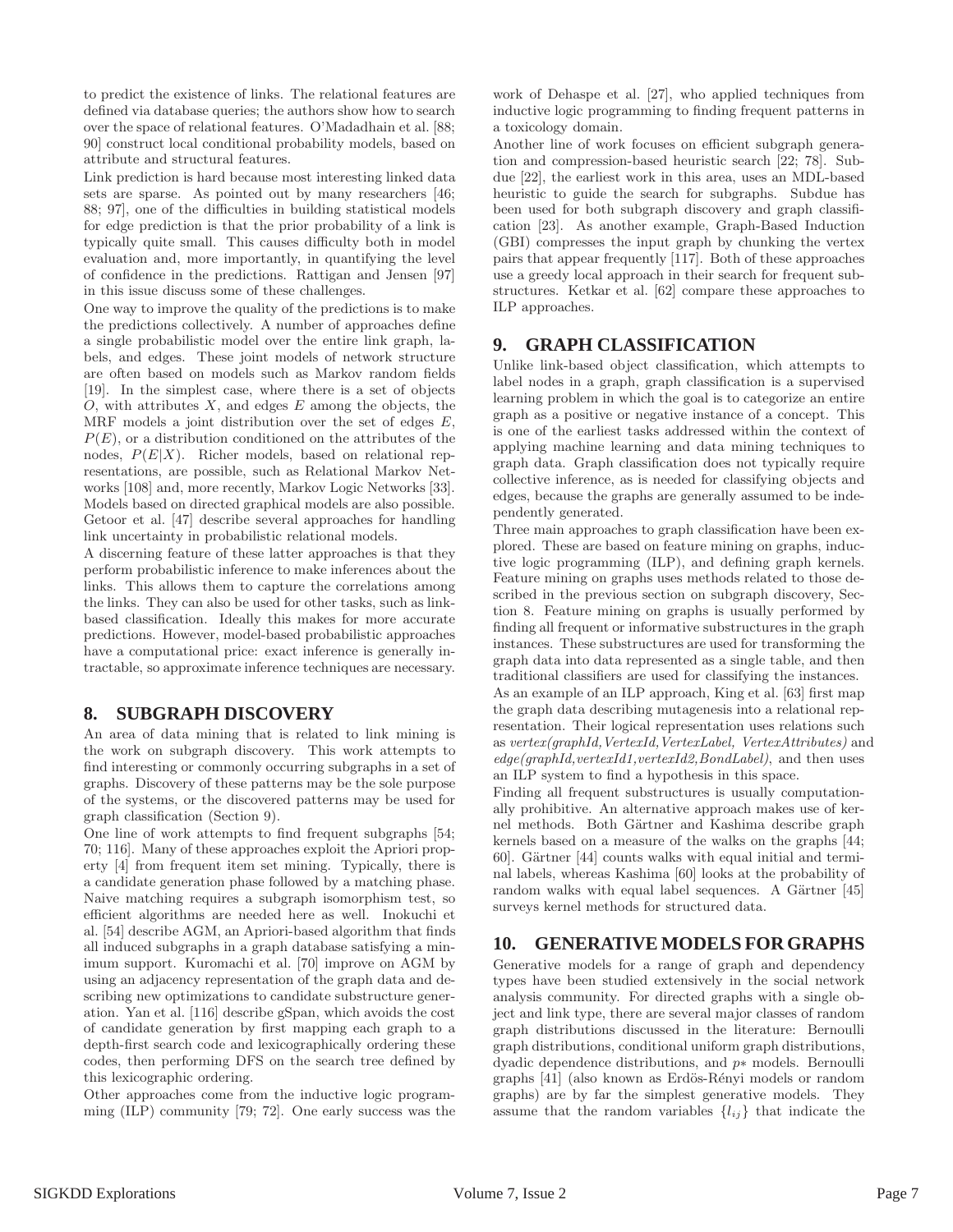existence of directed edges among the objects  $o_i$  and  $o_j$  are IID. When the probability of link existence equals 0.5, the distribution is often referred to as the uniform random graph distribution. Conditional uniform graph distributions [112] define uniform distributions over sets of graphs with specified structural characteristics, such as a fixed number of links, out-degrees, or in-degrees. Dyadic dependence distributions [111] assume that only the dyads  $(l_{ij}, l_{ji})$  are dependent and define multinomial distributions over the dyad states. P∗ models assume that links sharing at least one object in common are dependent. Generative models admitting dependency structures that are more general than Markov graphs have been introduced as well, along with models for multiple object and link types and dynamic networks with a varying link structure and number of objects [14; 52].

In recent years, significant attention has focused on studying the structural properties of networks such as the World Wide Web, online social networks, communication networks, citation networks, and biological networks. Across these various networks, general patterns such as power law degree distributions, small graph diameters, and community structure are observed. These observations have motivated the search for general principles governing such networks [15]. Airoldi et al. [5] in this issue review sampling algorithms for a number of the common network types such as scale free networks [7], small-world networks [113], core-periphery [13], and cellular networks [42] that exhibit such attributes. In contrast to the random process models from the social network analysis literature, many of these generative models are specified in procedural form, which is viewed as beneficial when the goal is to understand how power law degree distributions, for example, can naturally emerge in dynamic graphs over time. Chakrabarti [15] presents a taxonomy of recently proposed graph generators.

Finally, we note several generative models of link structure presented in the machine learning community that address a variety of application contexts. Kubica et al. [69] introduces a generative model for observed links among individuals given their underlying group memberships. Kubica et al. [67] present a link generation model for link analysis and collaboration queries that admits different link types and temporal information. Getoor et al. [47] introduce probabilistic relational models, which that provide a unified generative model for objects and link structure. Neville and Jensen [81] define a probabilistic relational model that represents a joint distribution over objects, links and latent groups.

# **11. OPEN ISSUES AND PROMISING AREAS FOR FUTURE RESEARCH**

In this survey, we have often described each link mining task in isolation. More generally, component link mining algorithms may be part of a larger knowledge discovery process. As we move from one domain to another, the processing requirements will change, but the need to compose the algorithms in a unified process will remain. Ideally, as we move from data conditioning to more complex inference tasks, we would like to propagate uncertainty throughout the process. One approach that solves this problem, in theory, is to define a full probabilistic model; this the approach taken by Getoor et al. [47] and Taskar et al. [108]. However, this approach is not always desirable or feasible. As argued by Senator [100] in this issue, in addition to addressing specific link mining tasks, it is equally important to consider how to effectively compose link mining algorithms to address a spectrum of knowledge discovery tasks. Ultimately, system performance is determined by the interplay among the components; therefore, it is critical to investigate how these component dependencies will shape the overall performance.

When considering the overall knowledge discovery process, it is important to keep in mind that many aspects of the process are dynamic. The dynamism, which can extend from the data to the user's needs, interests, and beliefs, implies that a number of link mining algorithms will be applied repeatedly and incrementally. We often envision applying link mining algorithms to the entire graph. While this is desirable in some applications, it does not make sense when a user is interested in only a small subgraph. Therefore, it is important to develop methods supporting focused, incremental application of link mining.

One interesting research direction in this area is query-based classification using links. Most collective classification approaches consider the dataset in its entirety as one linked instance of objects, performing prediction/classification for all of these objects jointly. When a user is interested in classifying only a small subset of these objects, it is worthwhile to classify other objects only if they are helpful in correctly classifying the objects of interest via the link structure. Given this goal, a query-based collective inference technique needs to first extract the links and objects that are most relevant for answering the query approximately and then perform collective classification only on the extracted subgraph. Identification of relevant subgraphs can also be helpful for incremental classification when new objects and links are added to an existing graph with classified objects. Link mining often needs to be performed on data from multiple sources; therefore, information integration and reconciliation are important components of the link mining process. Furthermore, it is important to integrate the data (re)formulation more directly into the link process process. While there has been some work that integrates the statistical approaches to link mining with the meta-data discovery and mapping [31], there is much more to be done.

Another promising arena in which to apply link mining is the Semantic Web. In this issue, Ramakrishnan et al. [96] describe methods for discovering interesting subgraphs based on semantic information associated with the edges. There has been some other work in this area, for example Madche and Staab [77] and Doan et al. [32], but there is much more to be done. As information extraction techniques continue to improve, one area for future research is combining information extraction with techniques from link mining to help to construct the Semantic Web, and another area for future research is how semantic and ontological information can help in link mining endeavors.

As the amount of data grows and the number of sources expands, techniques from link mining can help us discover patterns and build useful prediction systems. Link mining research holds promise for many different areas, including commercial and business enterprises, personal information management, web search and retrieval, medicine and bioinformatics, and law and security enforcement. However, as cautioned by Sweeney [106], as we develop this technol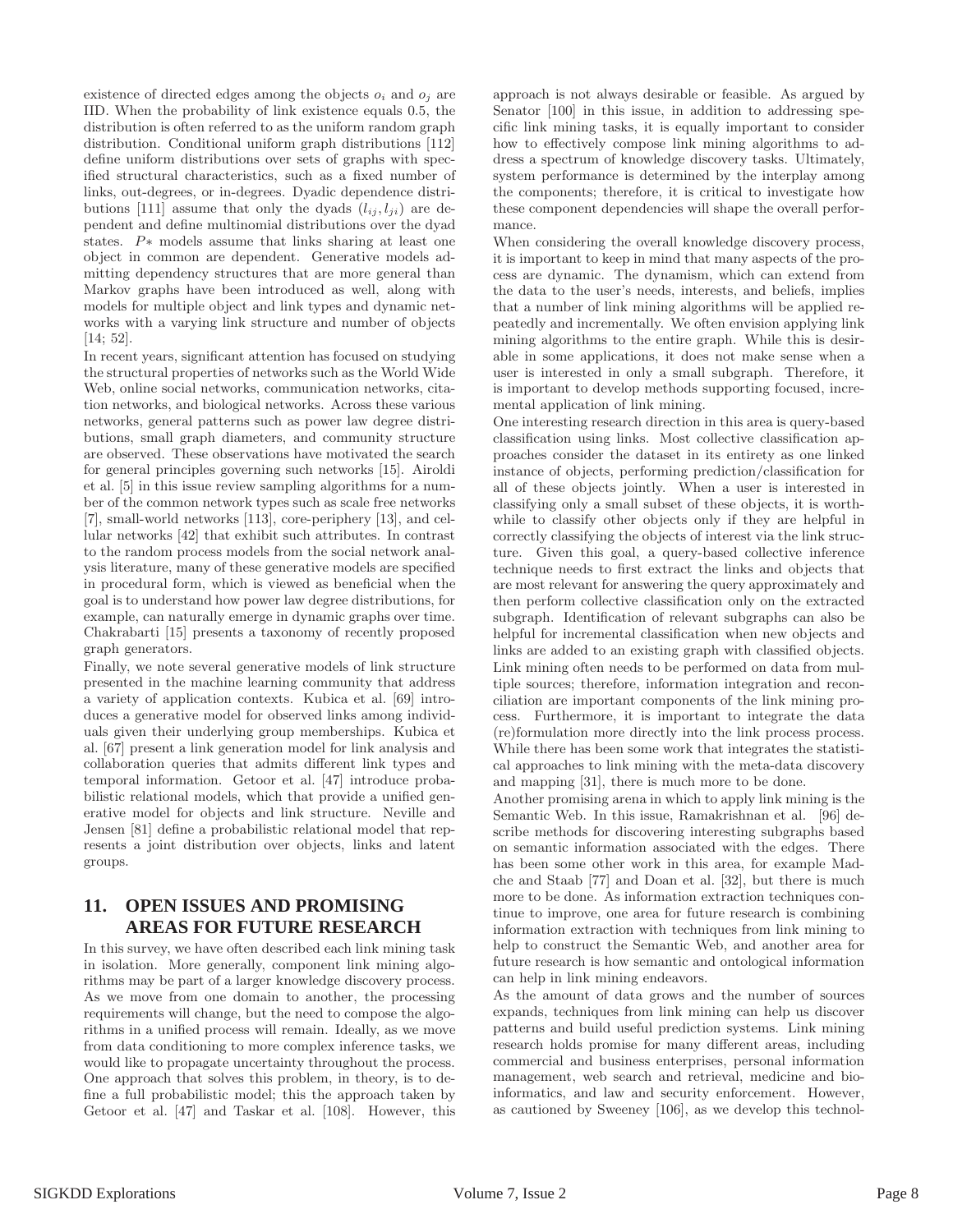ogy, privacy and information-access control issues and policy must be considered, not just as an afterthought, but as an integral part of the solution.

# **12. CONCLUSION**

More and more domains of interest today are best described as a linked collection or network of interrelated heterogeneous objects. Data mining algorithms have typically addressed the discovery of patterns in collections of IID instances. Link mining is an emerging area within data mining that is focused on finding patterns in data by exploiting and explicitly modeling the links among the data instances. We have surveyed several of the more well studied link mining tasks: link-based object ranking, link-based object classification, group detection, entity resolution, link prediction, subgraph discovery, graph classification, and generative models for graphs. These represent some of the common threads emerging from a variety of fields that are exploring this exciting and rapidly expanding field.

#### **Acknowledgments**

Thanks to the students in the LINQs group at UMD, especially Indrajit Bhattacharya, Mustafa Bilgic, and Prithviraj Sen for their input. This work has been supported by the National Science Foundation (grants #0530971 and #0438866), with additional support from the National Geospatial Intelligence Agency.

#### **13. REFERENCES**

- [1] J. Adibi, H. Chalupsky, M. Grobelnik, N. Milic-Frayling, and D. Mladenic. KDD Workshop on Link Analysis and Group Detection. 2004.
- [2] J. Adibi, H. Chalupsky, E. Melz, and A. Valente. The KOJAK group finder: Connecting the dots via integrated knowledge-based and statistical reasoning. In Innovative Applications of Artificial Intelligence Conference, 2004.
- [3] J. Adibi, M. Grobelnik, D. Mladenic, and P. Pantel. KDD Workshop on Link Discovery: Issues, Approaches and Applications. 2005.
- [4] R. Agrawal and R. Srikant. Fast algorithms for mining association rules. In International Conference on Very Large Data Bases, pages 487—499, Sept. 1994.
- [5] E. M. Airoldi and K. M. Carley. Sampling algorithms for pure network topologies. SIGKDD Explorations, 7(2), 2005.
- [6] R. Ananthakrishna, S. Chaudhuri, and V. Ganti. Eliminating fuzzy duplicates in data warehouses. In International Conference on Very Large Databases (VLDB), Hong Kong, China, 2002.
- [7] A. L. Barabási and R. Albert. Emergence of scaling in random networks. Science, 286:509–512, 1999.
- [8] K. Bharat and M. R. Henzinger. Improved algorithms for topic distillation in a hyperlinked environment. In ACM SIGIR International Conference on Research and Development in Information Retrieval, pages 104– 111, 1998.
- [9] I. Bhattacharya and L. Getoor. Iterative record linkage for cleaning and integration. In SIGMOD 2004 Workshop on Research Issues on Data Mining and Knowledge Discovery, June 2004.
- [10] I. Bhattacharya and L. Getoor. Entity resolution in graphs. Technical Report 4758, Computer Science Department, University of Maryland, 2005.
- [11] I. Bhattacharya and L. Getoor. A Latent dirichlet model for unsupervised entity resolution. In SIAM International Conference on Data Mining, 2006. To Appear.
- [12] P. Bonacich. Power and centrality: A family of measures. American Journal of Sociology, 92(5):1170– 1182, 1987.
- [13] S. P. Borgatti and M. G. Everett. Models of core / periphery structures. Social Networks, 21:375–395, 1999.
- [14] P. J. Carrington, J. Scott, and S. Wasserman. Models and Methods in Social Network Analysis. Cambridge University Press, Cambridge, 2005.
- [15] D. Chakrabarti. Tools for Large Graph Mining. PhD thesis, School of Computer Science, Carnegie Mellon University, 2005.
- [16] S. Chakrabarti. Mining the Web. Morgan Kaufman, 2002.
- [17] S. Chakrabarti, B. Dom, D. Gibson, J. Kleinberg, P. Raghavan, and S. Rajagopalan. Automatic resource list compilation by analyzing hyperlink structure and associated text. In International World Wide Web Conference (WWW), 1998.
- [18] S. Chakrabarti, B. Dom, and P. Indyk. Enhanced hypertext categorization using hyperlinks. In SIGMOD International Conference on Management of Data, pages 307–318, 1998.
- [19] R. Chellappa and A. Jain. *Markov random fields: the*ory and applications. Academic Press, Boston, 1993.
- [20] D. Cohn and H. Chang. Learning to probabilistically identify authoritative documents. In International Conference on Machine Learning (ICML), pages 167– 174. Morgan Kaufmann, San Francisco, CA, 2000.
- [21] D. Cohn and T. Hofmann. The missing link a probabilistic model of document content and hypertext connectivity. In Neural Information Processing Systems 13, 2001.
- [22] D. J. Cook and L. B. Holder. Substructure discovery using minimum description length and background knowledge. Journal of Artificial Intelligence Research, 1:231—255, 1994.
- [23] D. J. Cook and L. B. Holder. Graph-based data mining. IEEE Intelligent Systems, 15(2):32–41, 2000.
- [24] M. Craven, D. DiPasquo, D. Freitag, A. McCallum, T. Mitchell, K. Nigam, and S. Slattery. Learning to construct knowledge bases from the world wide web. Artificial Intelligence, 118(1–2):69–114, 2000.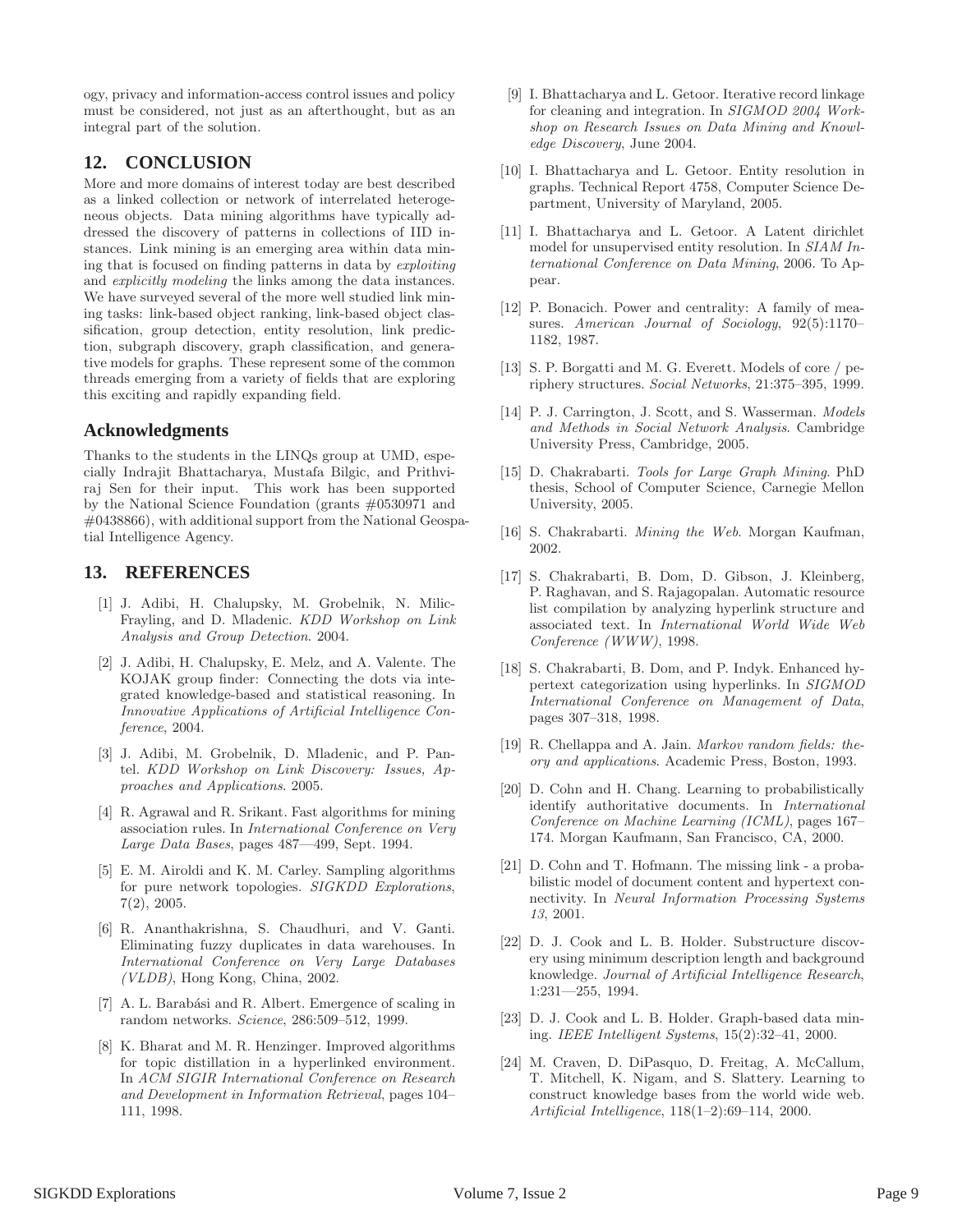- [25] A. Culotta and A. McCallum. Joint deduplication of multiple record types in relational data. In Fourteenth Conference on Information and Knowledge Management (CIKM), 2005.
- [26] G. V. Cybenko and J. Srivastava. SIAM Workshop on Link Analysis, Counterterrorism and Privacy. 2004.
- [27] L. Dehaspe, H. Toivonen, and R. King. Finding frequent substructures in chemical compounds. In International Conference on Knowledge Discovery and Data Mining, pages 30—36, 1998.
- [28] T. Dietterich, L. Getoor, and K. Murphy. ICML Workshop on Statistical Relational Learning and its Connections to Other Fields. 2004.
- [29] C. Ding, X. He, P. Husbands, H. Zha, and H. D. Simon. PageRank, HITS and a unified framework for link analysis. In ACM SIGIR Conference on Research and Development in Information Retrieval, pages 353– 354, 2002.
- [30] C. H. Q. Ding. Spectral clustering, 2004. http://crd.lbl.gov/ cding/Spectral/.
- [31] A. Doan, P. Domingos, and A. Y. Halevy. Learning to match the schemas of data sources: A multistrategy approach. Machine Learning, 50(3), 2003.
- [32] A. Doan, J. Madhavan, P. Domingos, and A. Halevy. Learning to map between ontologies on the semantic web. In International World Wide Web Conference, 2002.
- [33] P. Domingos and M. Richardson. Markov logic: A unifying framework for statistical relational learning. In ICML-2004 Workshop on Statistical Relational Learning and its Connections to Other Fields, pages 49—54, 2004.
- [34] X. Dong, A. Halevy, and J. Madhavan. Reference reconciliation in complex information spaces. In ACM SIGMOD International Conference on Management of Data, pages 85–96, 2005.
- [35] S. Donoho, T. Dybala, M. Grobelnik, N. Milic-Frayling, and D. Mladenic. KDD Workshop on Link Analysis for Detecting Complex Behavior. 2003.
- [36] S. Dzeroski and H. Blockeel. KDD Workshop on Multi-Relational Data Mining. 2004.
- [37] S. Dzeroski and H. Blockeel. KDD Workshop on Multi-Relational Data Mining. 2005.
- [38] S. Dzeroski and N. Lavrac, editors. Relational Data Mining. Kluwer, Berlin, 2001.
- [39] S. Dzeroski, L. D. Raedt, and S. Wrobel. KDD Workshop on Multi-Relational Data Mining. 2003.
- [40] R. Feldman. Link analysis: Current state of the art, 2002.
- [41] O. Frank and K. Nowicki. Exploratory statistical analysis of networks. Annals of Discrete Mathematics, 55:349–366, 1993.
- [42] T. Frantz and K. M. Carley. A formal characterization of cellular networks. Technical Report CMU-ISRI-05- 109, Carnegie Mellon University, 2005.
- [43] L. Freeman. Centrality in social networks: Conceptual clarifications. Social Networks, 1:215–239, 1979.
- [44] T. Gärtner. Exponential and geometric kernels for graphs. In NIPS Workshop on Unreal Data: Principles of Modeling Nonvectorial Data, 2002.
- [45] T. Gärtner. A survey of kernels for structured data. SIGKDD Explorations, 5(1):49–58, 2003.
- [46] L. Getoor. Link mining: a new data mining challenge. SIGKDD Explorations, 5(1):84–89, 2003.
- [47] L. Getoor, N. Friedman, D. Koller, and B. Taskar. Learning probabilistic models of link structure. Journal of Machine Learning Research, 3:679–707, 2003.
- [48] L. Getoor and D. Jensen. AAAI Workshop on Learning Statistical Models from Relational Data. AAAI Press, 2000.
- [49] L. Getoor and D. Jensen. *IJCAI Workshop on Learn*ing Statistical Models from Relational Data. 2003.
- [50] D. Gibson, J. Kleinberg, and P. Raghavan. Inferring web communities from link topology. In ACM Conference on Hypertext and Hypermedia, pages 225–234, 1998.
- [51] T. H. Haveliwala. Topic-sensitive PageRank. In International Conference on the World Wide Web (WWW), pages 517–526, 2002.
- [52] M. Huisman and T. A. B. Snijders. Statistical analysis of longitudinal network data with changing composition. Sociological Methods and Research, 32:253–287, 2003.
- [53] R. Hummel and S. Zucker. On the foundations of relaxation labeling processes. IEEE Transactions on Pattern Analysis and Machine Intelligence, pages 267– 287, 1983.
- [54] A. Inokuchi, T. Washio, and H. Motoda. An Aprioribased algorithm for mining frequent substructures from graph data. In European Conference on Principles and Practice of Knowledge Discovery and Data Mining, pages 13—23, 2000.
- [55] G. Jeh and J. Widom. SimRank: A measure of structural-context similarity. In ACM SIGKDD International Conference on Knowledge Discovery and Data Mining, pages 538–543, 2002.
- [56] G. Jeh and J. Widom. Scaling personalized web search. In International Conference on the World Wide Web (WWW), pages 271–279, 2003.
- [57] D. Jensen. Statistical challenges to inductive inference in linked data. In Seventh International Workshop on Artificial Intelligence and Statistics, 1999.
- [58] D. Jensen and H. Goldberg. AAAI Fall Symposium on AI and Link Analysis. AAAI Press, 1998.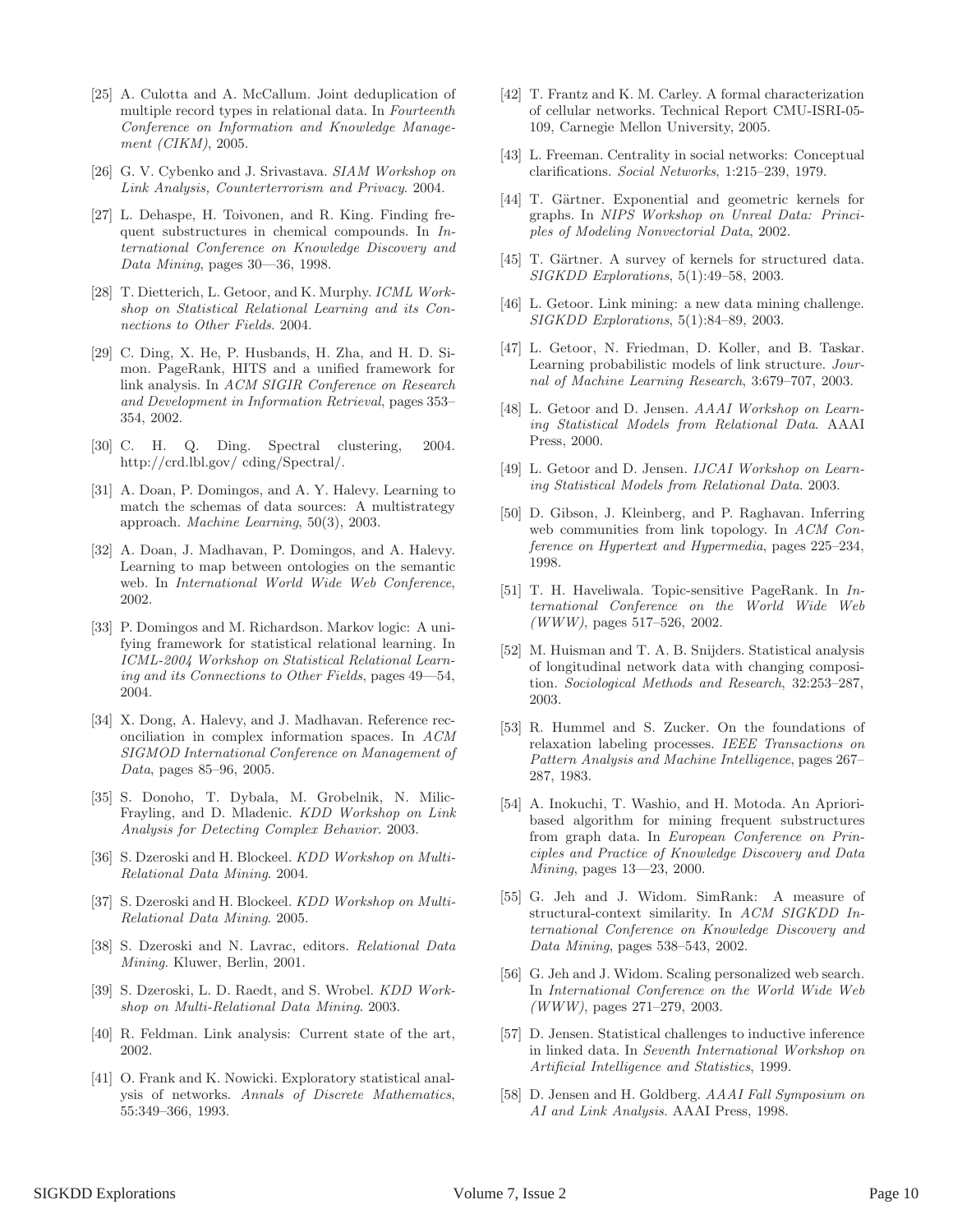- [59] D. V. Kalashnikov, S. Mehrotra, and Z. Chen. Exploiting relationships for domain-independent data cleaning. In SIAM International Conference on Data Mining, April 21–23 2005.
- [60] H. Kashima and A. Inokuchi. Kernels for graph classification. In ICDM Workshop on Active Mining, 2002.
- [61] C. Kemp, T. L. Griffiths, and J. B. Tenenbaum. Discovering latent classes in relational data. Technical Report AI Memo 2004-019, Massachusetts Institute of Technology, September 2004.
- [62] N. Ketkar, L. Holder, and D. Cook. Comparison of graph-based and logic-based multi-relational data mining. SIGKDD Explorations, 7(2), December 2005.
- [63] R. D. King, S. H. Muggleton, A. Srinivasan, and M. J. E. Sternberg. Structure-activity relationships derived by machine learning: The use of atoms and their bond connectivities to predict mutagenicity by inductive logic programming. National Academy of Sciences, 93(1):438–442, January 1996.
- [64] J. Kleinberg. Authoritative sources in a hyperlinked environment. Journal of the ACM, 46(5):604-632, 1999.
- [65] A. Knobbe and D. van der Wallen. ECML/PKDD Workshop on Multi-Relational Data Mining. 2001.
- [66] J. N. Kok and T. Washio. ECML/PKDD Workshop on Mining Graphs, Trees and Sequences. 2004.
- [67] J. Kubica, A. Moore, D. Cohn, and J. Schneider. cGraph: A fast graph-based method for link analysis and queries. In IJCAI 2003 Text-Mining and Link-Analysis Workshop, August 2003.
- [68] J. Kubica, A. Moore, and J. Schneider. Tractable group detection on large link data sets. In The Third IEEE International Conference on Data Mining, pages 573–576, 2003.
- [69] J. Kubica, A. Moore, J. Schneider, and Y. Yang. Stochastic link and group detection. In Eighteenth National Conference on Artificial Intelligence, pages 798– 804. American Association for Artificial Intelligence, 2002.
- [70] M. Kuramochi and G. Karypis. Frequent subgraph discovery. In IEEE International Conference on Data Mining, pages 313–320, 2001.
- [71] J. Lafferty, A. McCallum, and F. Pereira. Conditional random fields: Probabilistic models for segmenting and labeling sequence data. In Proc. of ICML-01, 2001.
- [72] N. Lavrač and S. Džeroski. Inductive Logic Programming: Techniques and Applications. Ellis Horwood, 1994.
- [73] R. Lempel and S. Moran. The stochastic approach for link-structure analysis (SALSA) and the TKC effect. Computer Networks, 33(1–6):387–401, 2000.
- [74] X. Li, P. Morie, and D. Roth. Semantic integration in text: From ambiguous names to identifiable entities. AI Magazine. Special Issue on Semantic Integration, 2005.
- [75] D. Liben-Nowell and J. Kleinberg. The link prediction problem for social networks. In International Conference on Information and Knowledge Management  $(CIKM)$ , pages 556–559, 2003.
- [76] Q. Lu and L. Getoor. Link-based classification. In International Conference on Machine Learning, 2003.
- [77] A. Madche and S. Staab. Ontology learning for the semantic web. IEEE Intelligent Systems, 16(2):72-79, March/April 2001.
- [78] T. Matsuda, T. Horiuchi, H. Motoda, and T. Washio. Extension of graph-based induction for general graph structured data. In PAKDD, pages 420—431, 2000.
- [79] S. Muggleton, editor. Inductive Logic Programming. Academic Press, 1992.
- [80] J. Neville and D. Jensen. Iterative classification in relational data. In Proc. AAAI-2000 Workshop on Learning Statistical Models from Relational Data. AAAI Press, 2000.
- [81] J. Neville and D. Jensen. Leveraging relational autocorrelation with latent group models. In IEEE International Conference on Data Mining (ICDM), 2005.
- [82] M. E. J. Newman. Detecting community structure in networks. European Physical Journal B, 38:321–330, 2004.
- [83] A. Y. Ng, A. X. Zheng, and M. I. Jordan. Link analysis, eigenvectors and stability. In International Joint Conference on Artificial Intelligence (IJCAI), pages 903–910, 2001.
- [84] A. Y. Ng, A. X. Zheng, and M. I. Jordan. Stable algorithms for link analysis. In ACM SIGIR Conference on Research and Development in Information Retrieval, 2001.
- [85] S. Nijssen, T. Meinl, and G. Karypis. ECML/PKDD Workshop on Mining Graphs, Trees and Sequences. 2005.
- [86] K. Nowicki and T. A. B. Snijders. Estimation and prediction for stochastic blockstructures. Journal of the American Statistical Association, 96(455):1077–1087, 2001.
- [87] H.-J. Oh, S. H. Myaeng, and M.-H. Lee. A practical hypertext catergorization method using links and incrementally available class information. In International ACM SIGIR Conference on Research and Development in Information Retrieval, pages 264–271, 2000.
- [88] J. O'Madadhain, J. Hutchins, and P. Smyth. Prediction and ranking algorithms for even-based network data. SIGKDD Explorations, 7(2), December 2005.